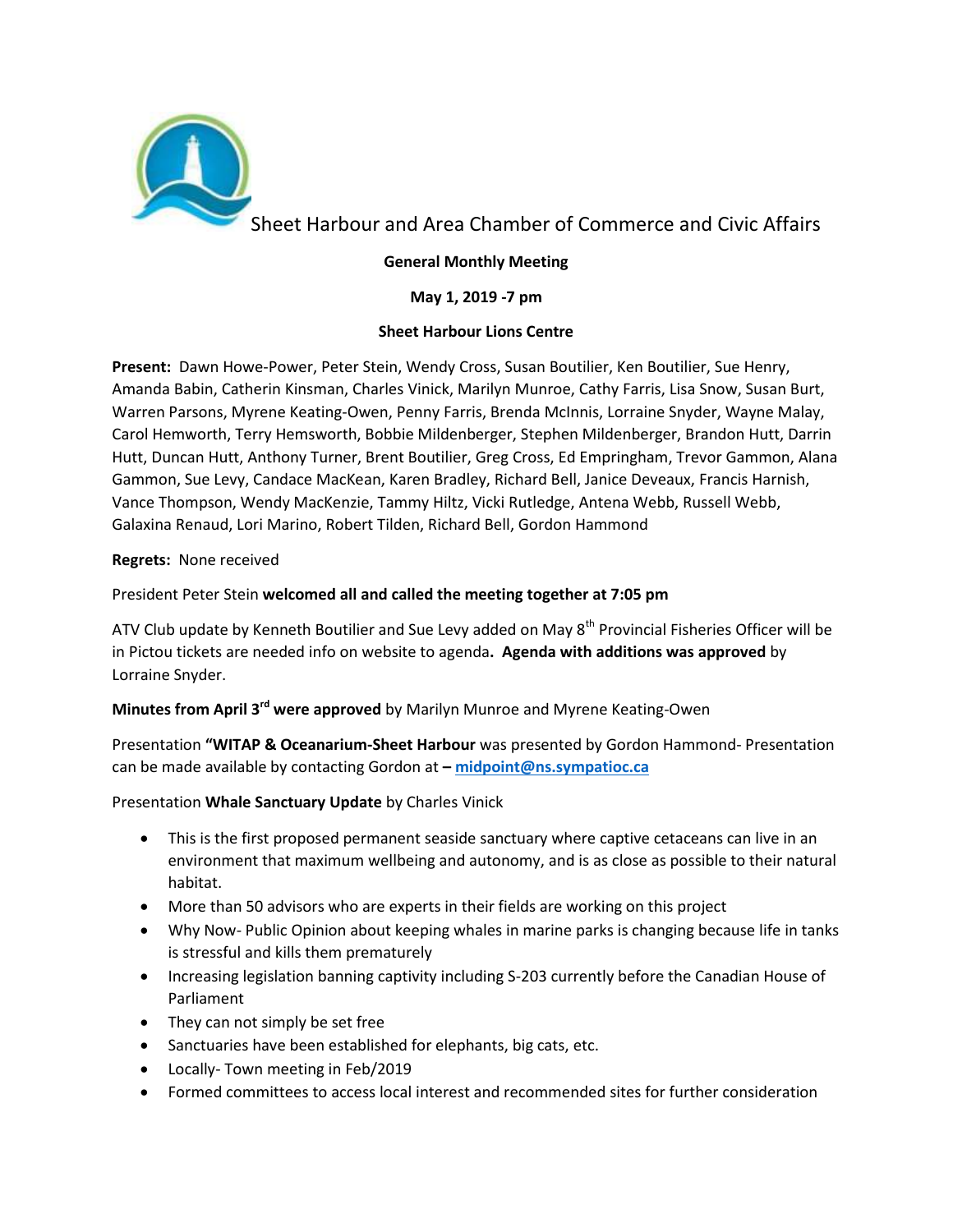- This week (April 29 -May 4) They are here to learn the level of interest of community support and see if recommended sites are warranted and visit sites **Potential Benefits to our area:**
- Educational interpretive Centre
- Virtual Reality Displays
- Nature walks
- Internship Programs
- Remote Webcam
- Community Outreach
- Jobs
- Food services for animals and staff
- Housing for non-local staff
- **•** Benefits local and regional-nature tourism
- Provincial, National, Global cetacean- conversation/leadership **Features of Whale Sanctuary:**
- 40 hectares
- Average of 15 m deep
- Sanctuary residents 5-8 belugas
- Ecologically responsible
- String community partnership
- Opportunity to design plan with fisherpersons and communities **The Process:**
- Introductory discussions
- Is there potential
- Work with local residents and communities to develop the plan
- If not workable- they will not proceed
- If they go forward together-WSP submits application for an option-scoping follows- including comprehensive environmental impact assessment
- Additional public consultation
- Upon successful scoping apply for a license **So… is this an appropriate home for a Whale Sanctuary? Leading the Way…and Leaving a Legacy**

**Marketing Committee Update-** Peter reported that that the 3 days at Saltscapes went really well, Sheet Harbour was well represented. The new marketing materials SHEETHARB-OUR were a hit.

**Treasurer's Report-** Lorraine has requested that a 3<sup>rd</sup> party look at the books at year end.

### **Committee/Activities Reports:**

**Marina-** Cathy received the drawings from Nick Glawson for the concept for the marina and she will forward to Andrew.

**Business Committee-** Marilyn reported that both courses are going well, Cloud Computing and Digital Imagining and that there might be a summer course- Word Press